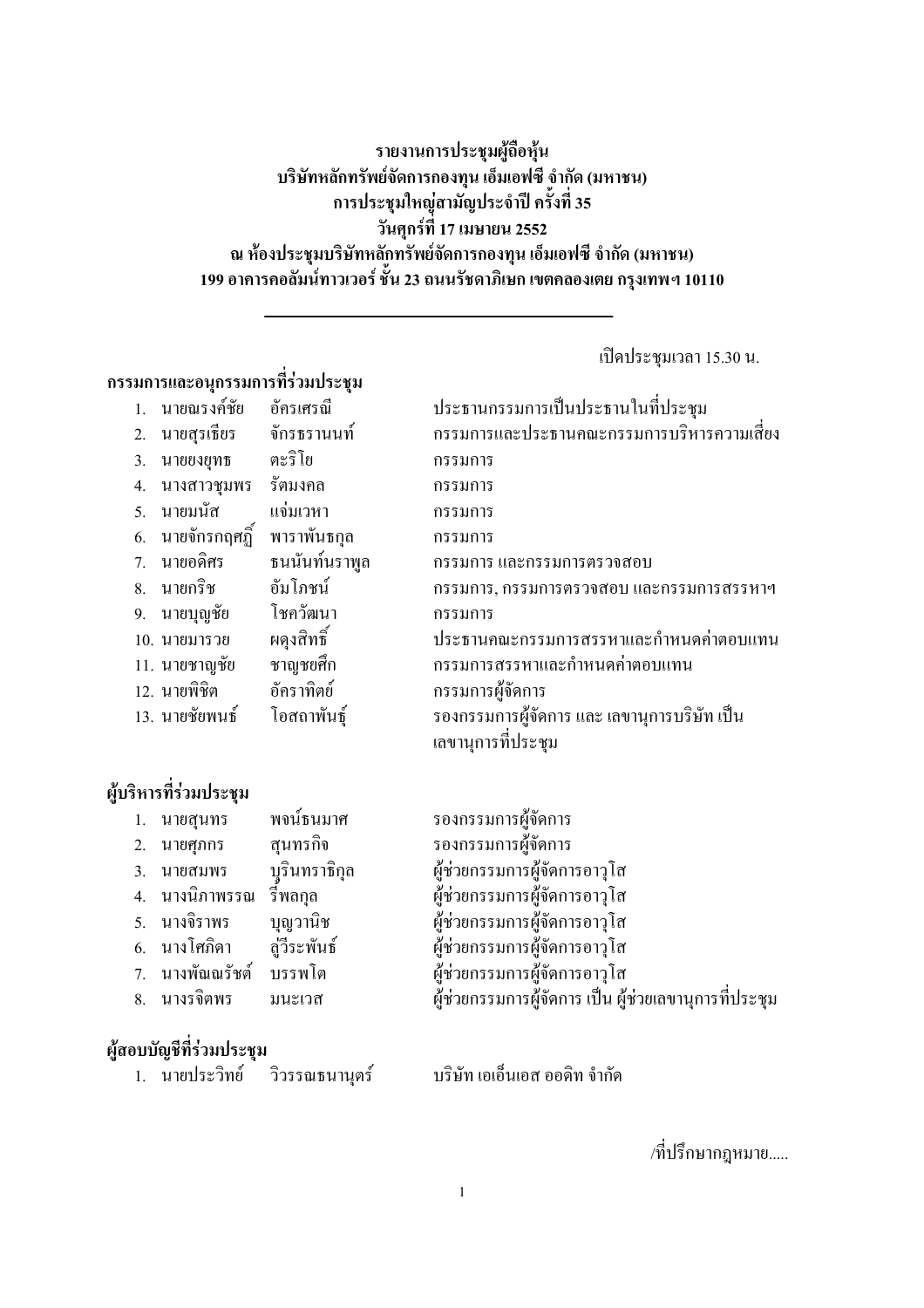### ที่ปรึกษากฎหมาย (ในฐานะผู้สังเกตการณ์ประชม)

- เนื่องจำนง บริษัท นอร์ตัน โรส (ไทยแลนด์) จำกัด 1. นายชลิตติ
- ใชยศิริ ำเรินัท นอร์ตัน โรส (ไทยแลนด์) จำกัด 2. นายศุกลัญจ์

ประธานกล่าวเปิดประชุมและแถลงว่าในการประชุมคราวนี้ มีผู้ถือห้นและผู้รับมอบฉันทะมาร่วม ประชุมรวม 53 ราย นับจำนวนหุ้นได้ 104,925,500 หุ้น ซึ่งเป็นจำนวนหุ้นที่เกินกว่า 1 ใน 3 ของจำนวนหุ้นที่ จำหน่ายใด้ทั้งหมดครบเป็นองค์ประชุมตามข้อบังคับบริษัท พร้อมทั้งใด้ชี้แจงวิธีปฏิบัติในการลงคะแนนเสียง และการนับคะแนนเสียงการประชุมให้ผู้ถือหุ้นได้รับทราบ หลังจากนั้นจึงเปิดประชุมและดำเนินการประชุมตาม ระเบียบวาระ ดังนี้

#### ระเบียบวาระที่ 1 ้เรื่อง รับรองรายงานการประชุมใหญ่สามัญประจำปีผู้ถือหุ้น ครั้งที่ 34 เมื่อวันที่ 18 เมษายน 2551

ประธานขอให้ผู้ถือหุ้นพิจารณารับรองรายงานการประชุมใหญ่สามัญประจำปีผู้ถือหุ้น ครั้งที่ 34 เมื่อ วันที่ 18 เมษายน 2551 ซึ่งเอกสารได้จัดส่งให้กับผู้ถือห้นล่วงหน้าแล้วจึงได้เสนอให้ที่ประชมพิจารณาลงมติ รับรองรายงานการประชม

## มติที่ประชม

ที่ประชมมีมติรับรองรายงานการประชมใหญ่สามัญประจำปีผู้ถือหุ้นครั้งที่ 34 เมื่อวันที่ 18 เมษายน 2551 ด้วยคะแนนเสียงเป็นเอกฉันท์ ดังต่อไปนี้

| เห็นด้วย    | 104,925,500 | เสียง |
|-------------|-------------|-------|
| ไม่เห็นด้วย | --          | เสียง |
| งดออกเสียง  |             | เสียง |

#### ระเบียบวาระที่ 2 ้เรื่อง รับทราบรายงานผลการดำเนินงานของบริษัทในรอบปี 2551

ประธานแถลงว่า ผลการคำเนินงานของบริษัทปรากฏในคำแถลงของคณะกรรมการ ซึ่งได้ส่งให้กับท่าน ผ้ถือห้นได้ทราบแล้ว จึงขอให้ผ้ถือห้นลงมติรับทราบผลการดำเนินงานของบริษัทในรอบปี 2551 ตามที่ระบใน ้คำแถลงของคณะกรรมการ ซึ่งมีรายละเอียดดังนี้

"ในโอกาสวันประชุมใหญ่สามัญผู้ถือหุ้นประจำปี คณะกรรมการมีความรู้สึกยินดีและเป็นเกียรติอย่าง อิ่งที่ได้มีโอกาสมาแถลงผลการคำเนินงานของบริษัทในรอบปีที่ผ่านมาต่อท่านผู้ถือหุ้น

ในปี 2551 บริษัทคำเนินธุรกิจโดยต้องฟันฝ่ากับอุปสรรคที่รุนแรงตลอดปี ทั้งสภาวะทางการเมือง ิ ภายในประเทศที่ขาดเสถียรภาพ วิกฤตเศรษฐกิจที่มีผลลุกลามไปเกือบทุกภูมิภาคของโลก ส่งผลกระทบต่อการ ชะลอตัวของเศรษจกิจประเทศโดยรวม ซึ่งบริษัทได้เล็งเห็นถึงผลกระทบดังกล่าว จึงได้ปรับกลยทธ์การ ดำเนินงานเพื่อรองรับสถานการณ์อย่างทันท่วงที ทำให้ยังมีการจัดตั้งกองทุนเพิ่มขึ้นและมีการบริหารกองทุน อย่างต่อเนื่อง โดย ณ สิ้นปี 2551 บริษัทมีทนจดทะเบียน 120 ล้านบาท มีสินทรัพย์ทั้งสิ้น 1,417 ล้านบาท และ มูลค่าทรัพย์สินสุทธิของกองทุนภายใต้การจัดการรวมทั้งสิ้น 218,100 ล้านบาท

ในรอบปี 2551 จากภาวะวิกฤตเศรษจกิจโลกดังกล่าว โดยเฉพาะอย่างยิ่งการล้มละลายของธรกิจ อสังหาริมทรัพย์ และการประสบปัญหาทางการเงินอย่างหนักของสถาบันการเงินในประเทศสหรัฐอเมริกาและ ในภมิภาคอื่นของโลก มีผลกระทบต่อการลงทนในตลาดหลักทรัพย์แห่งประเทศไทยอย่างมี ประเทศต่างๆ

/นัยสำคัญ.....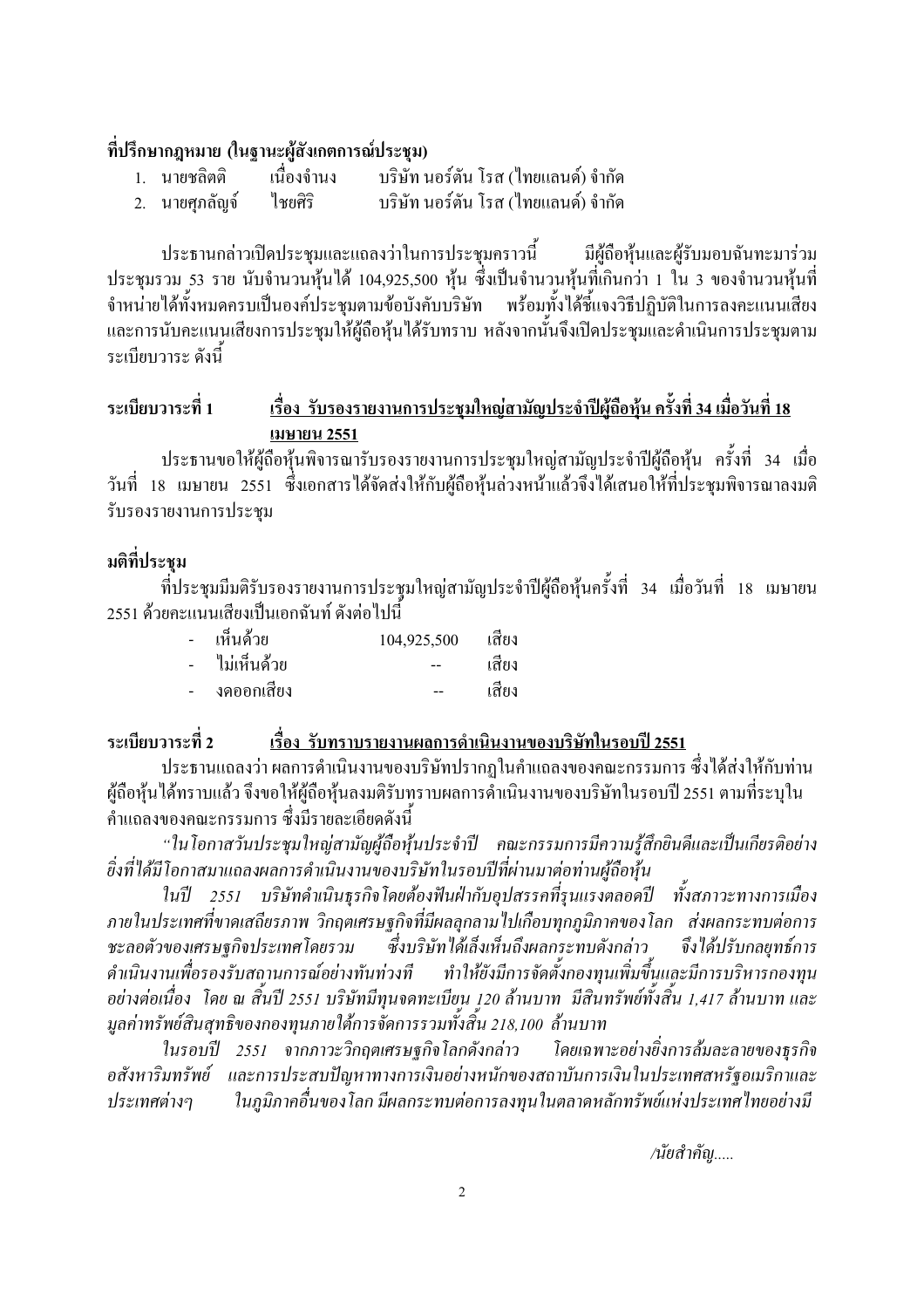นัยสำคัญ ดัชนีตลาดหลักทรัพย์ (SET Index) ลดลงจาก 858.10 จด ณ วันที่ 28 ธันวาคม 2550 มาอย่ที่ 449.96 จด ณ วันที่ 30 ธันวาคม 2551 หรือลคลงร้อยละ 47.56 ถือ ได้ว่าเป็นอัตราการลคลงของคัชนีตลาคหลักทรัพย์ที่สูง ในขณะที่ภาวะการณ์ลงทุนตลาดตราสารหนี้ก็มีผลกระทบเช่นกัน กล่าวคือ ดัชนีพันธบัตรรัฐบาล หรือ TBDC Government Bond Index ณ วันที่ 31 ธันวาคม 2550 อยู่ที่ 166.99 และ ณ วันที่ 31 ธันวาคม 2551 อยู่ที่ 198.35 เพิ่มขึ้นเป็นอัตราร้อยละ 18.78

ผลการคำเนินงานของบริษัทในปี 2551 ยังอยู่ในระดับที่พอใช้เมื่อเปรียบเทียบกับผลการคำเนินงานของ บริษัทอื่นที่อยู่ในอุตสาหกรรมเคียวกัน กล่าวคือ สำหรับงบการเงินรวมนั้น รายใค้รวมของบริษัทในปี 2551 เท่ากับ 560.34 ล้านบาท เปรียบเทียบกับ 529.18 ล้านบาทในปี 2550 หรือเพิ่มขึ้นคิดเป็นอัตราร้อยละ 5.89 ในขณะที่ค่าใช้จ่ายในการดำเนินงาน ในปี 2551 เท่ากับ 453.68 ล้านบาท เปรียบเทียบกับ 369.83 ล้านบาท ในปี 2550 หรือเพิ่มขึ้นเป็นอัตราร้อยละ 22.67 ส่งผลให้กำไรสุทธิของบริษัทลคลงร้อยละ 37.87 จาก 115.17 ล้านบาท หรือ 0.96 บาท ต่อหุ้นในปี 2550 เป็น 71.55 ล้านบาท หรือ 0.60 บาทต่อหุ้น ส่วนงบการเงินเฉพาะกิจการ บริษัทมีรายได้รวมในปี 2551 เท่ากับ 560.63 ล้านบาท เทียบกับ 499.10 ล้านบาท ในปี 2550 เพิ่มขึ้นร้อยละ 12.33 ในขณะที่ค่าใช้จ่ายในปี 2551 เท่ากับ 429.29 ล้านบาท เทียบกับ 369.72 ล้านบาท ในปี 2550 เพิ่มขึ้นร้อยละ 16.11 ส่งผลให้กำไรสทธิปี 2551 เท่ากับ 102.05 ล้านบาท หรือ 0.85

บาทต่อหุ้นเทียบกับ 92.15 ล้านบาท หรือ 0.77 บาทต่อหุ้นในปี 2550 เพิ่มขึ้น ร้อยละ 10.74 ซึ่งนับว่ายังมีผลกำไร ้สำหรับการดำเนินงานในปีที่เศรษฐกิจถดถอยอย่างมาก

อนึ่ง สาเหตุสำคัญที่ทำให้กำไรสุทธิในงบการเงินรวมของบริษัทลคลง คือ แม้ว่าบริษัทจะสามารถ จัดตั้งกองทุนใหม่ได้เป็นผลสำเร็จหลายกองทุนก็ตาม แต่ส่วนใหญ่ค่าธรรมเนียมที่ได้รับจากกองทุนดังกล่าวเป็น ค่าธรรมเนียมการจัดการของกองทุนประเภทตราสารหนี้ซึ่งมีค่าธรรมเนียมที่ไม่สูงมาก ส่งผลให้รายได้หลักของ บริษัทซึ่งได้จากค่าธรรมเนียมและบริการเพิ่มขึ้นจาก 463.70 ล้านบาท ในปี 2550 เป็น 517.79 ล้านบาท ในปี 2551 หรือเพิ่มขึ้นเป็นอัตราร้อยละ 11.66 ในขณะที่รายได้จากดอกเบี้ยและเงินปันผลลดลงร้อยละ 7.14 ประกอบ กับมีการรับร้ส่วนแบ่งผลขาดทนของเงินลงทนในกองทน AIT จำนวน 23.86 ล้านบาท เนื่องจากราคาหลักทรัพย์ ทั่วโลกลดลงอย่างมาก อันเป็นผลจากวิกฤตเศรษฐกิจดังที่ชี้แจงไว้เบื้องต้น

ิณ สิ้นปี 2551 บริษัทมีกองทนทกประเภทภายใต้การจัดการรวมทั้งสิ้น 147 กองทน ประกอบด้วย กองทุนรวมในประเทศและต่างประเทศ จำนวน 75 กองทุน กองทุนรวมอสังหาริมทรัพย์ จำนวน 18 กองทุน ึกองทุนสำรองเลี้ยงชีพ 41 กองทุน และกองทุนส่วนบุคคล จำนวน 13 กองทุน รวมมูลค่าทรัพย์สินสุทธิทั้งสิ้น 218,100 ล้านบาท โดยเป็นกองทุนที่บริษัทได้จัดตั้งใหม่จำนวนทั้งสิ้น 19 กองทุน มูลค่าทรัพย์สินสุทธิ์ 13,482 ้ล้านบาทประกอบด้วย กองทนรวมตราสารหนี้ 6 กองทุน กองทุนรวมที่ลงในต่างประเทศ 6 กองทุน และ ึกองทุนรวมผสมแบบไม่กำหนดสัดส่วนการลงทุนในตราสารแห่งทุน และกองทุนรวม  $5<sup>5</sup>$ กองทุน อสังหาริมทรัพย์ 2 กองทน

ในปี 2551 นี้ บริษัทได้ริเริ่มการจัดตั้งกองทุนรูปแบบใหม่ๆ เพื่อสนองความต้องการของนักลงทุนใน รูปแบบที่หลากหลายมากขึ้น เช่น กองทุนกลุ่ม Smart Wealth Solution ที่มีกองทุนให้นักลงทุนเลือกลงทุนได้ 4 โดยแต่ละประเภทมีรูปแบบการลงทุนในหลักทรัพย์ที่แตกต่างกันซึ่งนักลงทุนสามารถเลือกลงทุนให้ ประเภท เหมาะสมกับตนเองใด้ กองทนรวมออมสิน ซึ่งเป็นกองทนที่เน้นการลงทนในหลักทรัพย์ที่ซื้อจากธนาคารออม สิน รวมถึงกองทุนรวมอสังหาริมทรัพย์มัลติแนชั่นแนลเรสซิเดนท์ ซึ่งนักลงทุนให้ความสนใจลงทุนเป็นจำนวน มากจนเต็มมลค่าโครงการ

/ในส่วนของ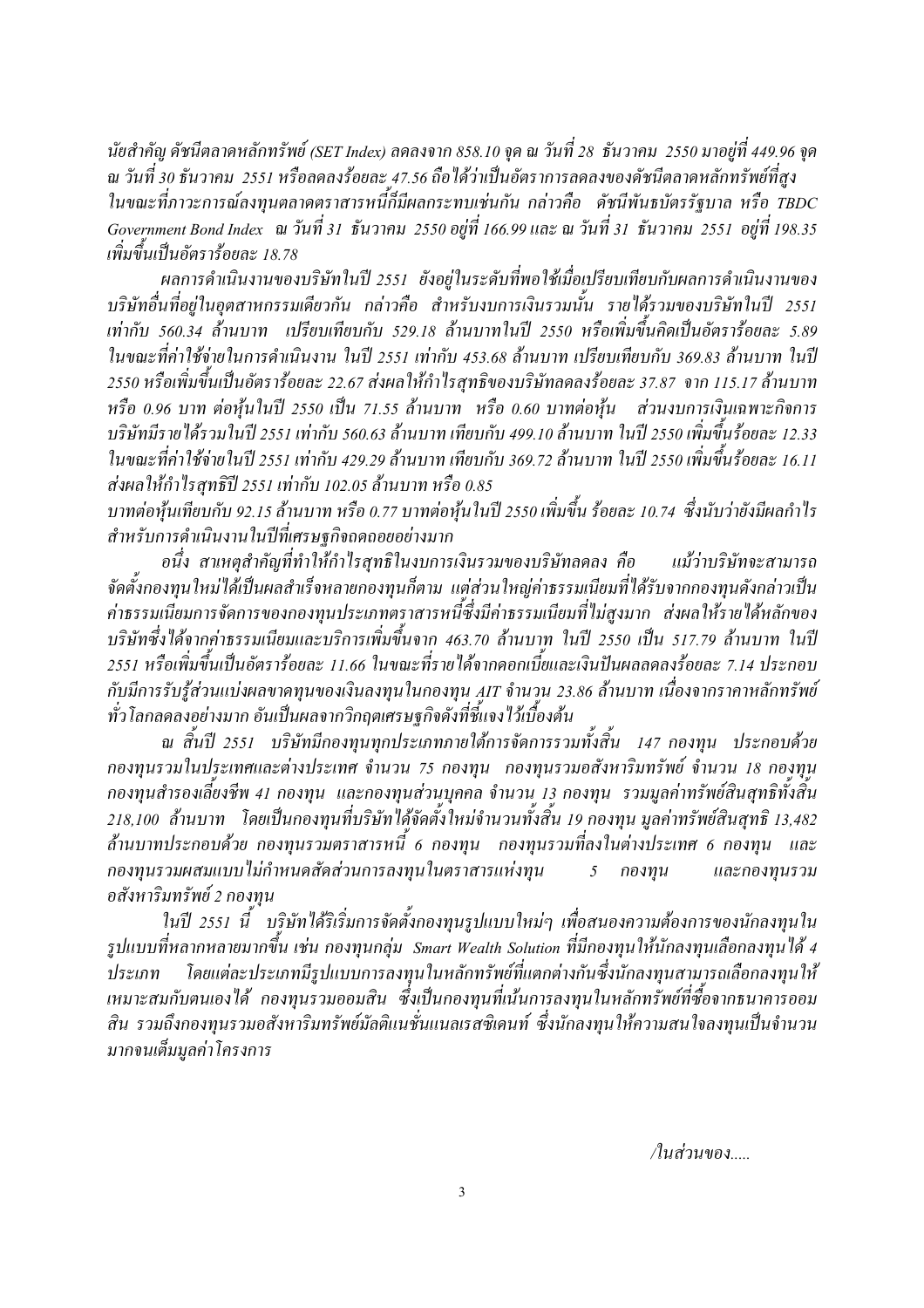บริษัทได้ดำเนินการช่วยเหลือสังคมมาโดยต่อเนื่อง นับตั้งแต่ได้ ในส่วนของการช่วยเหลือสังคม จัดตั้งกองทุนเปิดเพื่อพัฒนาและฟื้นฟูกิจการที่ได้รับผลกระทบจากสึนามิ (Tsunami Recovery Fund) เพื่อ ช่วยเหลือผู้ประกอบธุรกิจการท่องเที่ยวและโรงแรมที่ได้รับผลกระทบจากเหตุการณ์ธรณีพิบัติ สึบาบิเบื่อปี 2548 ซึ่งประสบผลสำเร็จเป็นอย่างดี ธุรกิจการท่องเที่ยวในพื้นที่ดังกล่าวเจริญเติบโตอย่างต่อเนื่อง โครงการ Talent Award ที่คำเนินการติดต่อกันมาเป็นปีที่ 5 ได้พัฒนาหลักสตรให้เข้มข้นและเหมาะสมกับ  $MFC$ ก็ยังคงได้รับความสนใจจากเยาวชนในระดับอุดมศึกษาอย่าง สถานการณ์การเงินและเศรษฐกิจในปัจจุบัน ต่อเนื่อง รวมถึงกองทนเปิดเอ็มเอฟซี เอ็นเนอร์จี ฟันด์ (MFC Energy Fund) ที่มีนโยบายการลงทนในบริษัทที่มี ส่วนสนับสนุนการพัฒนาพลังงานหมุนเวียน (Renewable Energy) จากแหล่งทรัพยากรภายในประเทศ ซึ่งเป็น พลังงานสะอาคช่วยลดการปล่อยก๊าซพิษจากการเผาไหม้ของเชื้อเพลิงที่จะก่อให้เกิดภาวะ โลกร้อนและ นอกจากนี้บริษัทยังได้บริจาคเงินบางส่วนของค่าธรรมเนียมการจัดการกองทุนที่ ปรากฎการณ์เรือนกระจก

บริษัทใค้รับจากกองทุนเปิดเอ็มเอฟซี อิสลามิก ฟันด์ โดยบริจาคเป็นทุนการศึกษา โครงการพัฒนาห้องสมุด โรงเรียนในถิ่นทรกันดาร และให้เงินสนับสนนกับองค์กรที่ช่วยเหลือสังคม

สำหรับในปี 2552 นี้ บริษัทมีนโยบายที่จะออกกองทนใหม่หลายประเภท ทั้งกองทนประเภทตราสาร หนี้ กองทนตราสารทน กองทนรวมผสมแบบยืดหย่น กองทนรวมลงทนในต่างประเทศ และกองทนรวม อสังหาริมทรัพย์ โดยมุ่งสนองตอบความต้องการของนักลงทุนแต่ละประเภทให้เหมาะสมกับสภาวะการณ์ของ ินอกจากนี้บริษัทยังมีนโยบายพัฒนาประสิทธิภาพการบริหารจัดการกองทนเพื่อให้ได้ ตลาด ณ ขณะนั้น ผลตอบแทนที่ดีและสม่ำเสมอ รวมทั้งการอำนวยความสะดวกให้กับนักลงทนที่จะเข้าถึงข้อมลและทำธรกรรม กับบริษัท

ในทำนองเคียวกันบริษัทได้ตระหนักถึงความสำคัญของการพัฒนาศักยภาพบุคลากรของบริษัทให้ก้าว ทันต่อการพัฒนาองค์กร โดยมุ่งเน้นการพัฒนาพนักงานให้มีความเป็นมืออาชีพเทียบเท่ามาตรฐานสากล ร่วมกัน ผลักดันให้องค์กรเป็นองค์กรแห่งการเรียนรู้ (Learning Organization) รวมทั้งสนับสนุนและส่งเสริมให้พนักงาน ปฏิบัติงานโดยยึดหลักการกำกับดูแลกิจการที่ดี (Good Corporate Governance) และจรรยาบรรณในการดำเนิน ธรกิจ

ือนึ่ง ในปี 2551 มีกรรมการที่ครบวาระการคำรงตำแหน่ง จำนวน 4 ท่าน คือ คณชมพร รัตมงคล คุณยงยุทธ ตะริโย คุณอดิศร ธนนันท์นราพูล และ คุณสุรเธียร จักรธรานนท์ โดยใค้รับเลือกตั้งจากที่ประชุม ใหญ่สามัญผู้ถือห้นประจำปีครั้งที่ 34 ให้กลับเข้ามาดำรงตำแหน่งอีกวาระหนึ่ง ส่วนในระหว่างปี 2551 นั้นคณ ้นิศา เลาหสมบูรณ์ ใด้ลาออกจากการเป็นกรรมการและคุณเบน เตชะอุบล ใด้รับการแต่งตั้งให้ดำรงตำแหน่ง กรรมการแทน

ทั้งนี้คณะกรรมการบริษัทขอขอบคุณ คุณนิศา เลาหสมบูรณ์ ที่ได้ปฏิบัติหน้าที่กรรมการเป็นอย่างคียิ่ง และให้การสนับสนุนกิจการบริษัทมาโ*ดยตล*อด

ึ คณะกรรมการบริษัทขอขอบคุณท่านผู้ถือหุ้น องค์กรทั้งภาครัฐและเอกชน สถาบันการเงินทั้งใน ประเทศและต่างประเทศ รวมทั้งลูกค้าของบริษัทและผู้ถือหน่วยลงทุนของกองทุนต่างๆ ที่ได้ให้การสนับสนุน พร้อมกันนี้ขอขอบคณฝ่ายจัดการและพนักงานบริษัททกท่านที่ได้ท่มเท และไว้วางใจบริษัทด้วยดีตลอดมา ทำงานอย่างเต็มความรู้สามารถเพื่อให้บริษัทเติบโตอย่างมั่นคงและต่อเนื่อง"

/มติที่ประชม.....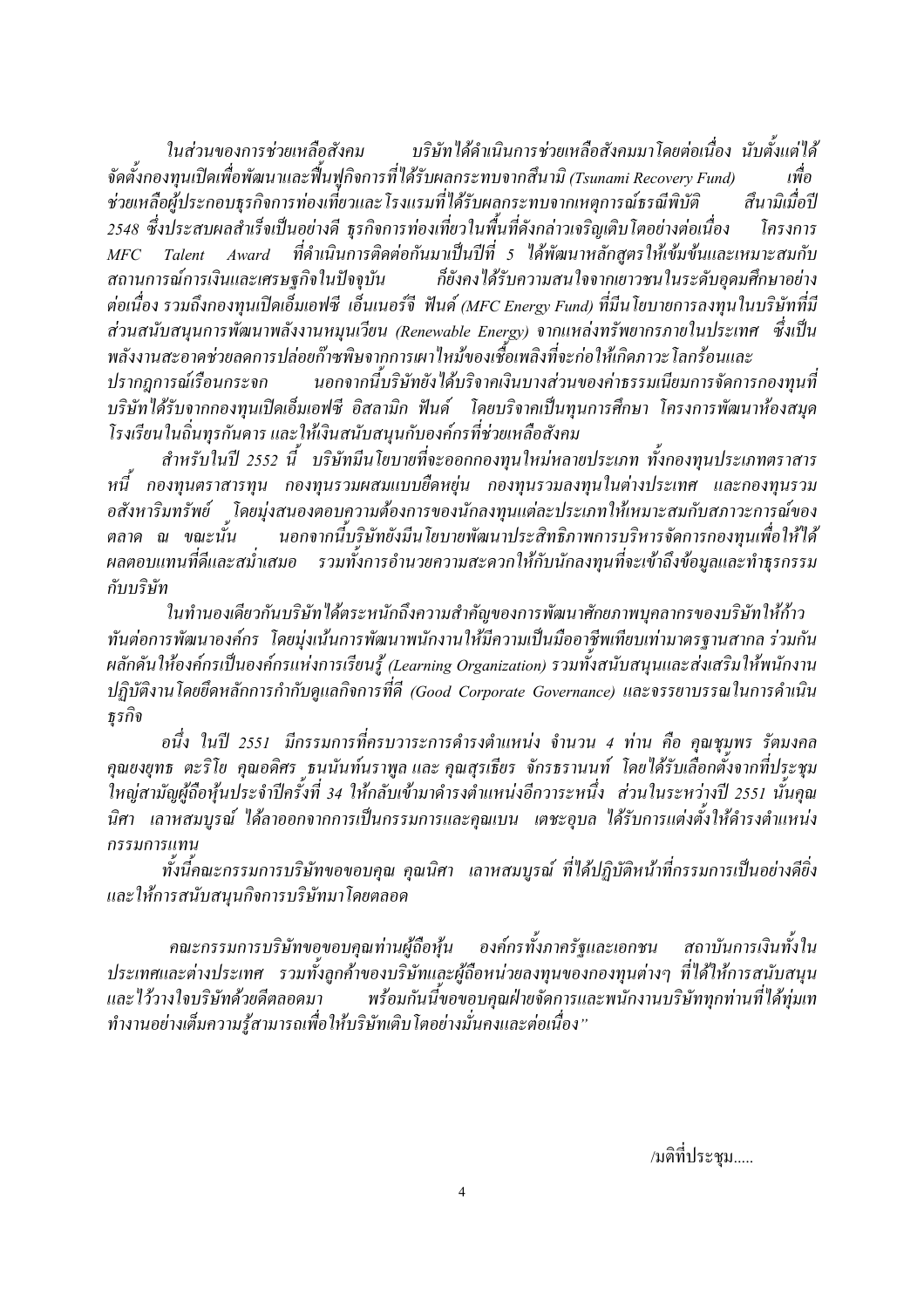## มติที่ประชุม

ที่ประชุมมีมติรับทราบผลการคำเนินงานของบริษัทในรอบปี 2551 ค้วยคะแนนเสียงเป็นเอกฉันท์ คังต่อไปนี้

| เห็นด้วย    | 104,925,500 | เสียง |
|-------------|-------------|-------|
| ไม่เห็นด้วย |             | เสียง |
| งดออกเสียง  | --          | เสียง |

# ระเบียบวาระที่ 3 เรื่อง พิจารณาอนุมัติงบดุลและงบกำไรขาดทุนประจำปี 2551

ประธานขอให้ผู้ถือหุ้นพิจารณาอนุมัติงบคุล และงบกำไรขาคทุนของบริษัทประจำปี 2551 ณ วันที่ 31 ธันวาคม 2551 ซึ่งได้จัดส่งไปให้ผู้ถือหุ้นล่วงหน้าแล้ว

## มติที่ประชุม

ที่ประชุมใด้พิจารณาแล้วมีมติอนุมัติงบคุลและงบกำไรขาคทุนของบริษัทประจำปี 2551 ซึ่งใด้ผ่านการ รับรองจากผู้สอบบัญชีแล้ว ด้วยคะแนนเสียงเป็นเอกฉันท์ ดังต่อไปนี้

| เห็นด้วย      | 104,925,500 | เสียง |
|---------------|-------------|-------|
| - ไม่เห็นด้วย |             | เสียง |
| งดออกเสียง    | --          | เสียง |

#### ระเบียบวาระที่ 4 <u>ระที่ 4 - เรื่อง พิจารณาอนุมัติการจัดสรรกำไรประจำปี 2551</u>

ประธานแถลงว่า ผลการคำเนินงานของบริษัทในรอบปี 2551 บริษัทมีกำไรสุทธิจำนวน 102.05 ล้านบาท หรือเท่ากับ 0.85 บาทต่อหุ้น คณะกรรมการจึงขอเสนอที่ประชุมผู้ถือหุ้นอนุมัติให้จ่ายเงินปันผลจากผล การคำเนินงานปี 2551 ในอัตราหุ้นละ 0.70 บาท เมื่อที่ประชุมอนุมัติตามที่คณะกรรมการเสนอแล้วบริษัทจะ จ่ายเงินปันผลให้กับผู้ถือหุ้นที่มีมีสิทธิใค้รับเงินปันผลตามที่ปรากฏรายชื่อ ณ วันกำหนดสิทธิผู้ถือหุ้น (Record Date) เพื่อสิทธิในการรับเงินปันผล ณ วันที่ 27 เมษายน 2552 โดยกำหนดจ่ายเงินปันผลดังกล่าวในวันที่ 12 พถนภาคม 2552

## มติที่ประชุม

ที่ประชุมพิจารณาแล้วมีมติอนุมัติการจัดสรรกำไร โดยจ่ายเงินปันผลจากผลการคำเนินงานปี 2551 ใน อัตราห้นละ 0.70 บาท ในวันที่ 12 พถษภาคม 2552 มติที่ประชมประกอบด้วยคะแนนเสียงเป็นเอกฉันท์ ดังต่อไปบี้

|        | - เห็นด้วย     | 104,925,500 | เสียง |
|--------|----------------|-------------|-------|
|        | -  ไม่เห็นด้วย |             | เสียง |
| $\sim$ | งคออกเสียง     |             | เสียง |

ระเบียบวาระที่ ร <u>ระที่ 5 เรื่อง พิจารณาเลือกตั้งกรรมการแทนกรรมการที่ครบกำหนดออกตามวาระ</u> ประธานแถลงว่า ในปีนี้มีกรรมการและกรรมการอิสระที่ครบกำหนดออกตามวาระ 5 ท่าน ได้แก่ ิ กรรมการ จำนวน 3 ท่าน คือ นายบณศักดิ์ เจียมปรีชา\* นายมนัส แจ่มเวหา และ นายพิชิต อัคราทิตย์ <u>กรรมการอิสระ</u> จำนวน 2 ท่าน คือ นายณรงค์ชัย อัครเศรณี และ นายประพันธ์ ศิริรัตน์ธำรง

/หมายเหตุ.....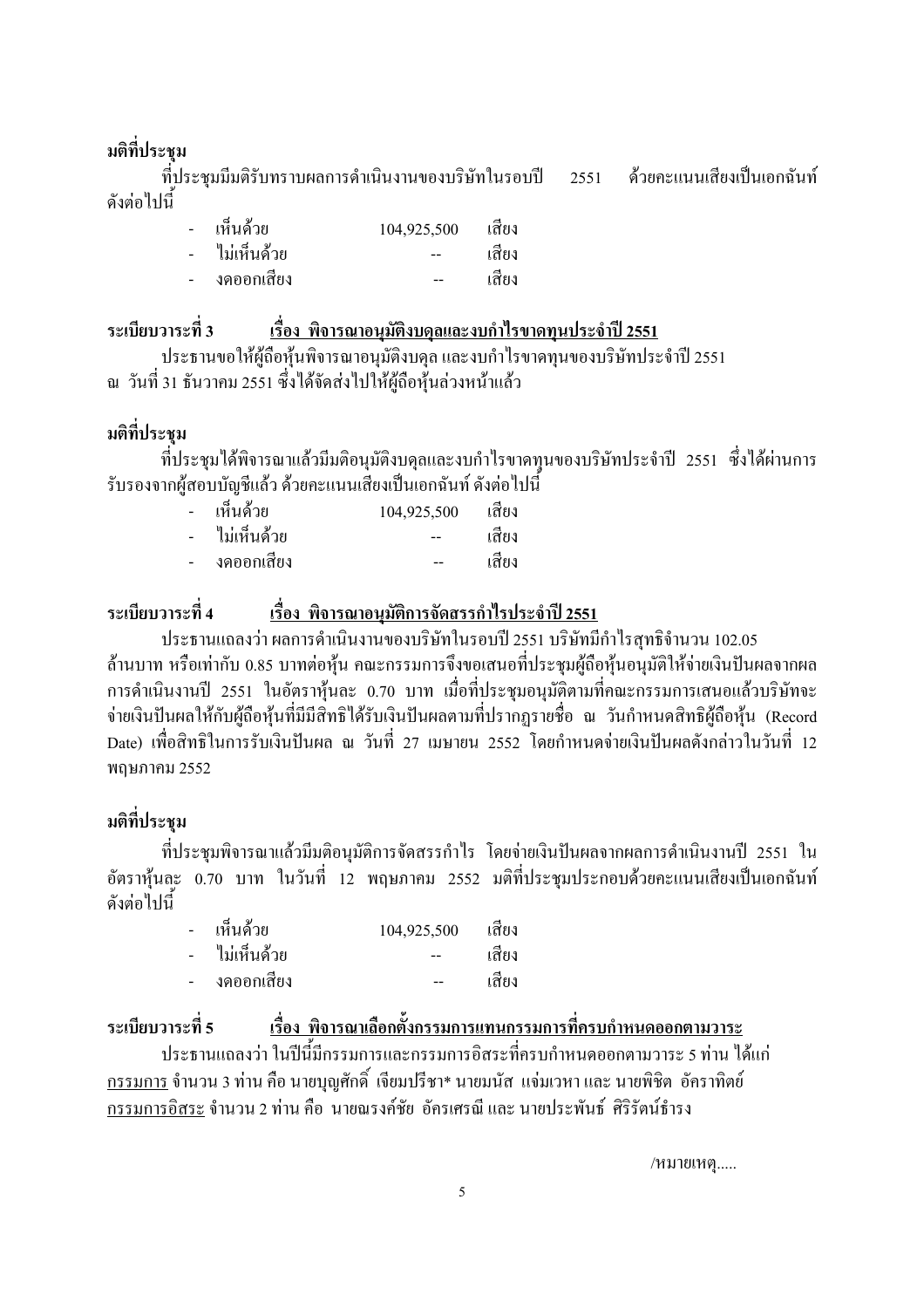<u>\*หมายเหต</u>ุ นายบุญศักดิ์ เจียมปรีชา เป็นกรรมการที่ครบวาระในปีนี้ แต่ได้ยื่นหนังสือลาออกจาการ เป็นกรรมการบริษัท โดยมีผลตั้งแต่วันที่ 27 กุมภาพันธ์ 2552 ซึ่งอยู่ในระยะเวลา 2 เดือนก่อนการประชุมผู้ถือหุ้น ้ดังนั้น จึงให้เลือกตั้งกรรมการในการประชุมผู้ถือหุ้นในครั้งนี้

ึคณะกรรมการจึงขอเสนอที่ประชมผู้ถือหุ้นในการพิจารณาแต่งตั้งกรรมการและกรรมการอิสระที่ครบ กำหนดออกตามวาระ 5 ท่าน ได้แก่ (1) นายพิชิต อัคราทิตย์ กลับเข้ามาดำรงกรรมการอีกวาระหนึ่ง (2) นายณรงค์ ชัย อัครเศรณี กลับเข้ามาดำรงตำแหน่งกรรมการอิสระอีกวาระหนึ่ง และให้แต่งตั้ง (3) นายสดาวุธ เตชะอุบล ้เป็นกรรมการไม่มีอำนาจแทนนายประพันธ์ ศิริรัตน์ธำรง (4) นายเลอศักดิ์ จลเทศ เป็นกรรมการแทนนายบณ ศักดิ์ เจียมปรีชา และ (5) นางคนฺชา ยินคีพิธ เป็นกรรมการแทนนายมนัส แจ่มเวหา

้ รายชื่อและประวัติของบคคลที่คณะกรรมการสรรหาและกำหนดค่าตอบแทนเสนอให้ที่ประชม ิกบึ้ง แต่งตั้งเป็นไปตามรายละเอียดแนบท้ายหนังสือเชิญประชุม ซึ่งได้จัดส่งให้กับผู้ถือหุ้นแล้ว

จึงเรียนเสนอที่ประชมเพื่อโปรคพิจารณา

## มติที่ประชุม

ที่ประชุมพิจารณาแล้วมีมติแต่งตั้ง (1) นายพิชิต อัคราทิตย์ กลับเข้ามาดำรงกรรมการอีกวาระหนึ่ง (2) ้นายณรงค์ชัย อัครเศรณี กลับเข้ามาดำรงตำแหน่งกรรมการอิสระอีกวาระหนึ่ง และให้แต่งตั้ง  $(3)$  นายสดาวธ ี เตชะอุบล เป็นกรรมการไม่มีอำนาจแทนนายประพันธ์ ศิริรัตน์ธำรง (4) นายเลอศักดิ์ จุลเทศ เป็นกรรมการ ี แทนนายบณศักดิ์ เจียมปรีชา และ (5) นางคนชา ยินดีพิธ เป็นกรรมการแทนนายมนัส แจ่มเวหา ด้วยคะแนน ้เสียงเป็นเอกจับท์ ดังต่อไปนี้

| เห็นด้วย      | 104,925,500 | เสียง |
|---------------|-------------|-------|
| - ไม่เห็นด้วย |             | เสียง |
| งดออกเสียง    |             | เสียง |

#### ระเบียบวาระที่ 6 พิจารณากำหนดค่าตอบแทนคณะกรรมการและบุคคลที่คณะกรรมการมอบหมายให้ ปภิบัติงาน

ประธานได้แถลงว่า บริษัทมีนโยบายในการกำหนดค่าตอบแทนคณะกรรมการให้อย่ในระดับที่ เหมาะสมและสอดคล้องกับภาระหน้าที่ในการปฏิบัติงาน เพื่อประโยชน์สูงสุดของบริษัท ผู้ถื้อหุ้นและผู้มีส่วน ใค้เสียกล่มต่างๆ และเพื่อให้เป็นไปตามหลักการกำกับคแลกิจการที่ดี โคยคณะกรรมการสรรหาและกำหนด ้ค่าตอบแทนได้พิจารณากลั่นกรองอย่างละเอียดถึงความเหมาะสมประการต่างๆ รวมถึงพิจารณาจากการขยายตัว ทางธุรกิจและการเติบโตทางทางผลกำไรของบริษัทแล้ว จึงได้พิจารณาหลักเกณฑ์การจ่ายค่าตอบแทนใหม่ให้กับ ี คณะกรรมการและบุคคลที่คณะกรรมการมอบหมายให้ปฏิบัติงานประจำปี 2552 โดยมีค่าเบี้ยประชุมเป็นจำนวน ้เงินไม่เกิน 6\_ถ้านบาทต่อปี ส่วนโบนัสและบำเหน็จให้เป็นไปตามรายละเอียดปรากฎตามเอกสารแนบ 5 และเรียนเสนอที่ประชุมเพื่อพิจารณา

/มติที่ประชม.....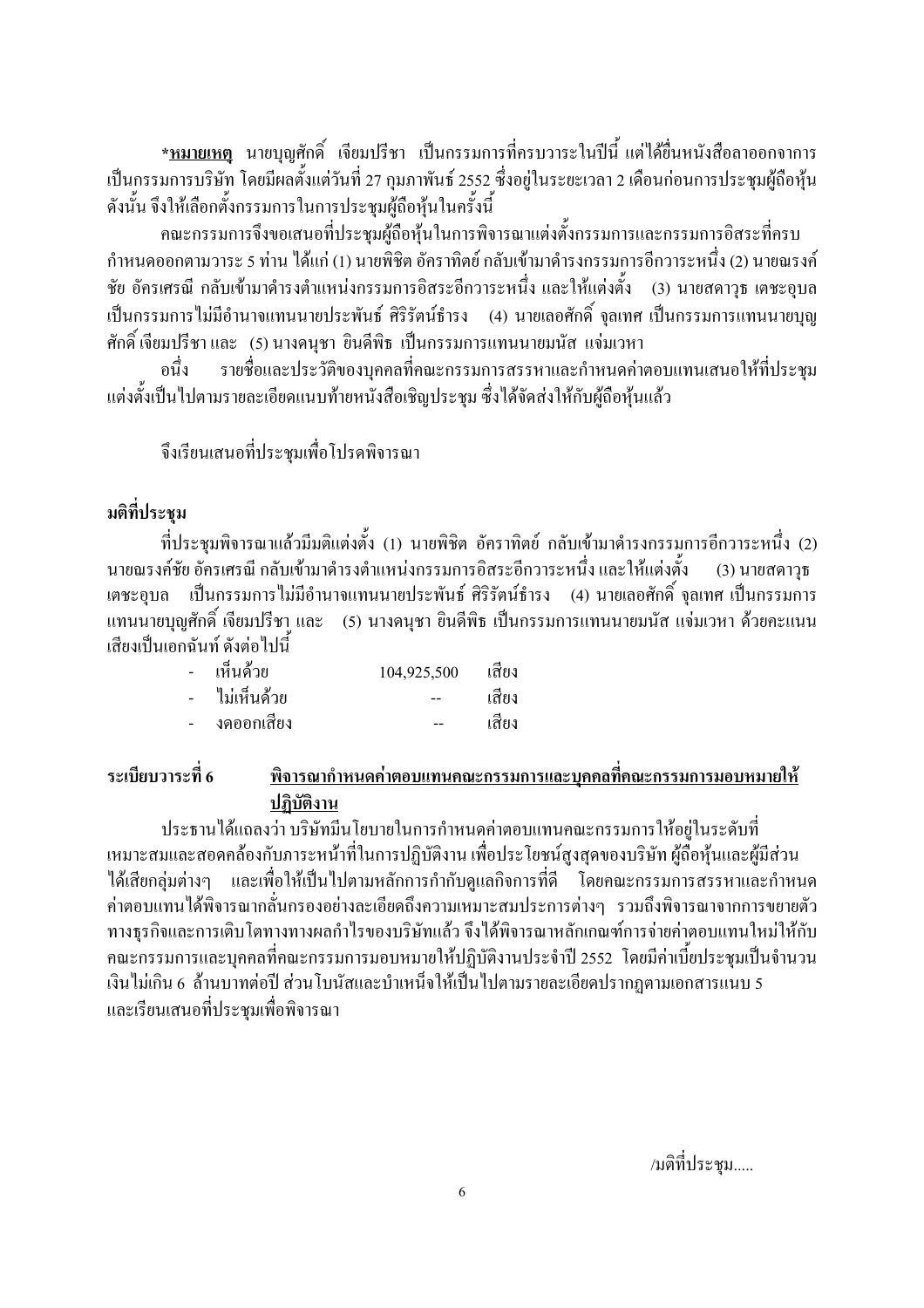## มติที่ประชม

ี่ ที่ประชุมพิจารณาแล้วมีมติอนุมัติค่าตอบแทนคณะกรรมการและบุคคลที่คณะกรรมการมอบหมายให้ ปฏิบัติงานประจำปี 2552 ตามมติของคณะกรรมการซึ่งเป็นไปตามมติของคณะกรรมการสรรหาฯ กล่าวคือ

- 1. ค่าเบี้ยประชุมเป็นจำนวนเงินไม่เกิน 6 ถ้านบาทต่อปี
- ่ 2. ค่าบำเหน็จประธานกรรมการ เป็นจำนวนเงิน 160.000 บาทต่อปี และกรรมการคนละ 120.000 บาทต่อปี
- 3. โบนัสในอัตราร้อยละ 1.5 ของเงินปันผลปกติประจำปี โดยจ่ายเป็นสัดส่วนประธานกรรมการ ต่อกรรมการแต่ละคน อัตราส่วน 6 ส่วนต่อ 3 ส่วน

โดยหลักเกณฑ์ค่าตอบแทนกรรมการและบุคคลที่คณะกรรมการมอบหมายให้ปฏิบัติงานจะมีผลบังคับ ใช้ตั้งแต่วันที่ได้รับอนุมัติจากที่ประชุมใหญ่สามัญผู้ถือหุ้นประจำปี ครั้งที่ 35 เป็นต้นไป และให้ใช้หลักเกณฑ์นี้ ิตลอดไปจนกว่าจะมีการเปลี่ยนแปลงเป็นอย่างอื่น มติที่ประชมประกอบด้วยคะแนนเสียงข้างมาก ดังต่อไปนี้

|        | - เห็นด้วย     | 104,925,300 | เสียง |
|--------|----------------|-------------|-------|
|        | -  ไม่เห็นด้วย | 200         | เสียง |
| $\sim$ | งดออกเสียง     | $- -$       | เสียง |

<u>เรื่อง พิจารณาแต่งตั้งผู้สอบบัญชีประจำปี 2551 และกำหนดค่าตอบแทน</u> ระเบียบวาระที่ 7 ประธานแถลงว่าคณะกรรมการตรวจสอบของบริษัทได้พิจารณาคัดเลือก และเสนอให้แต่งตั้ง ้นายประวิทย์ วิวรรณธนานุตร์ หรือ นายอธิพงศ์ อธิพงศ์สกุล หรือ นายบรรจง พิชญประสาธน์ หรือ นายวิชัย รุจิตานนท์ แห่ง บริษัท เอเอ็นเอส ออดิท จำกัด เป็นผู้สอบบัญชี ของบริษัทประจำปี 2552 ในอัตราค่าสอบบัญชี ปีละ 420,000 บาท และเรียนเสนอที่ประชุมเพื่อโปรคพิจารณา

## มติที่ประชุม

ที่ประชุมพิจารณาแล้วมีมติแต่งตั้งนายประวิทย์ วิวรรณธนานุตร์ หรือ นายอธิพงศ์ อธิพงศ์สกุล หรือ นายบรรจง พิชญประสาธน์ หรือ นายวิชัย รุจิตานนท์ แห่ง บริษัท เอเอ็นเอส ออคิท จำกัด เป็นผู้สอบบัญชี ของ ึบริษัทประจำปี 2552 ในอัตราค่าสอบบัญชี ปีละ 420,000 บาท มติที่ประชุมประกอบด้วยคะแนนเสียงข้างมาก ดังต่อไปนี้

|        | - เห็นด้วย    | 104,925,300 | เสียง |
|--------|---------------|-------------|-------|
|        | - ไม่เห็นด้วย | 200         | เสียง |
| $\sim$ | งคออกเสียง    |             | เสียง |

#### ระเบียบวาระที่ 8 ้เรื่อง อื่น ๆ

่ 8.1 ผู้ถือหุ้นมีข้อซักถามเกี่ยวกับรูปแบบการลงทุนที่มีลักษณะการลงทุนโดยตรงในบริษัทเป้าหมาย ้กรรมการผู้จัดการใด้ชี้แจงว่า รูปแบบการลงทุนดังกล่าวเป็นการลงทุนของMFC Energy Fund ใม่ใช่การลงทุนของบริษัท อย่างไรก็ตามบริษัทมีนโยบายการลงทุนทั้งในส่วนของบริษัท และเพื่อกองทุนภายใต้การบริหารจัดการของบริษัท โดยมุ่งเน้นการสร้างผลตอบแทนที่ดีให้กับผู้ถือ หุ้นและผู้ถือหน่วยลงทุน ในขณะเดียวกันก็ต้องมีความสอดกล้องและเหมาะสมกับสภาวะตลาดและ มีความเสี่ยงใบระดับที่ยอมรับได้

/8.2 ผู้ถือหุ้น.....